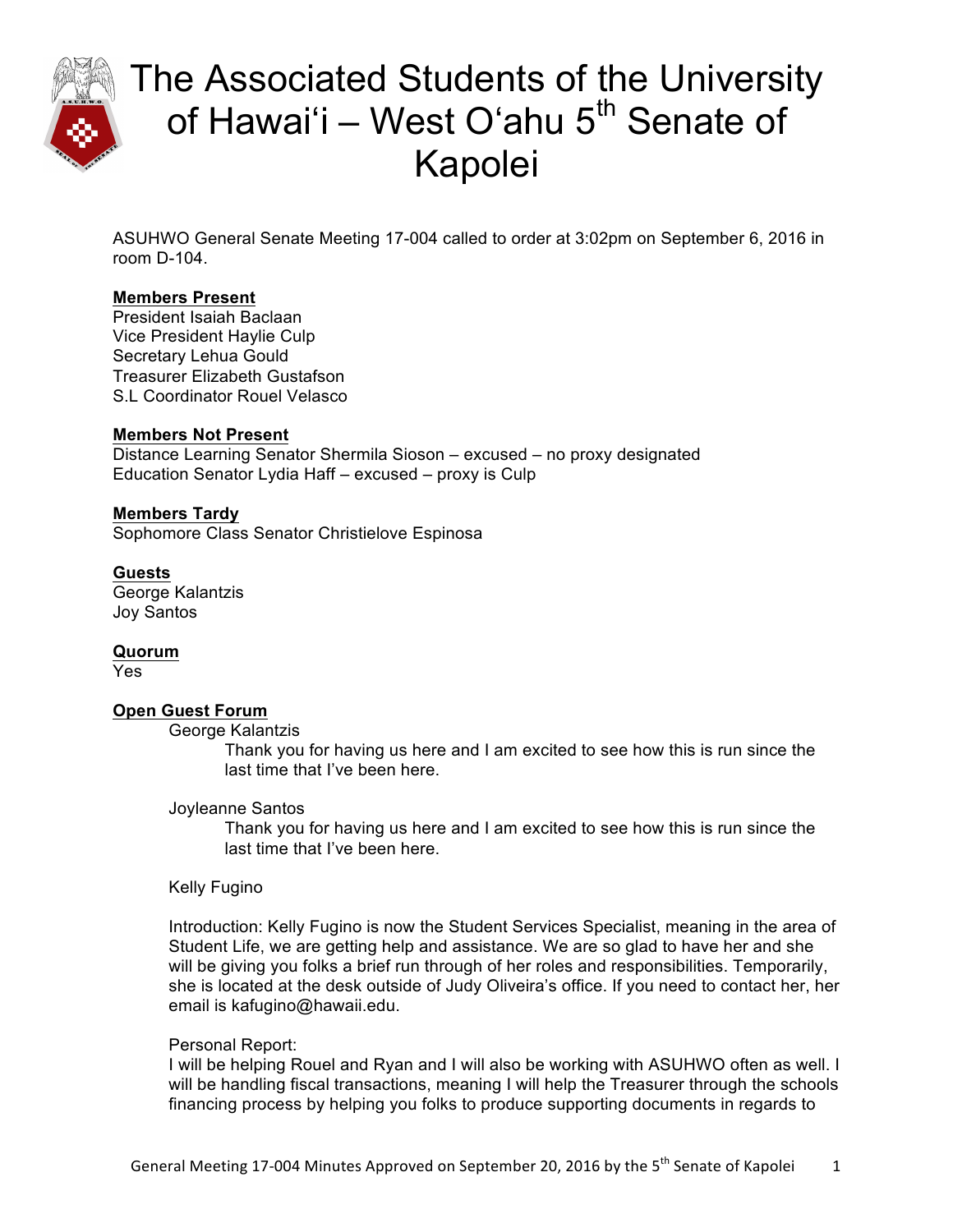

ASUHWO purchases and monies for events.

#### **Reading of Minutes**

**Motion: to approve the minutes for General Meeting 17-003 Motion by: Elizabeth Gustafson Seconded by: Haylie Culp Vote: Unanimous Reading of Agenda Motion: to approve the agenda for General Meeting 17-004 Motion by: Elizabeth Gustafson Seconded by: Lehua Gould Resolved: Agenda for General Meeting 17-004 Approved with the following amendments** • **Correct New Business to include New Business 8.5 SB-17-01**

### **Vote: Unanimous**

#### **Internal Reports**

1. President

As President, I have been contacting professors to ask them to encourage their students to run in the Fall 2016 Special Elections. I've also presented to a few classes information regarding the Fall 2016 Special Elections and have encouraged students to apply for candidacy. Thus far, I have met with several candidates for their candidate orientations. Thank you to all who came out to table last week; your presence really helped to encourage more students to run in the election.

I had also met with Rebecca Carino of the Noʻeau Center to discuss a concern that the center is having, but that will be discussed in New Business. I am currently still trying to set up a meeting with Judy Oliveira; I am waiting for her to reply to set up a specific meeting date and time.

2. Vice President

I am currently working with our senators Lydia Haff and Shermila Siaoson on their potential initiatives or projects for this semester. I've lost contact with Shermila during this last week due to communication issues but we will by trying to have a phone conference this Thursday morning, but as of late, our primary form of contact has been through email. I will try to continue an email chain with her in order to keep a paper trail of her activities in the event that we will need to justify her contribution to the senate.

Also, I am working with Leila from communications as she is trying to bring a video to campus that is helping to report information regarding mental illness and different things that are happening within all aspects of society; there are many organizations jumping on board to help support the spread of this video. As I have more information from her, I will make sure to pass that along to the senate. Currently, there are two clubs offering to support the bringing of this video to campus. We as an organization may also want to discuss offering our support.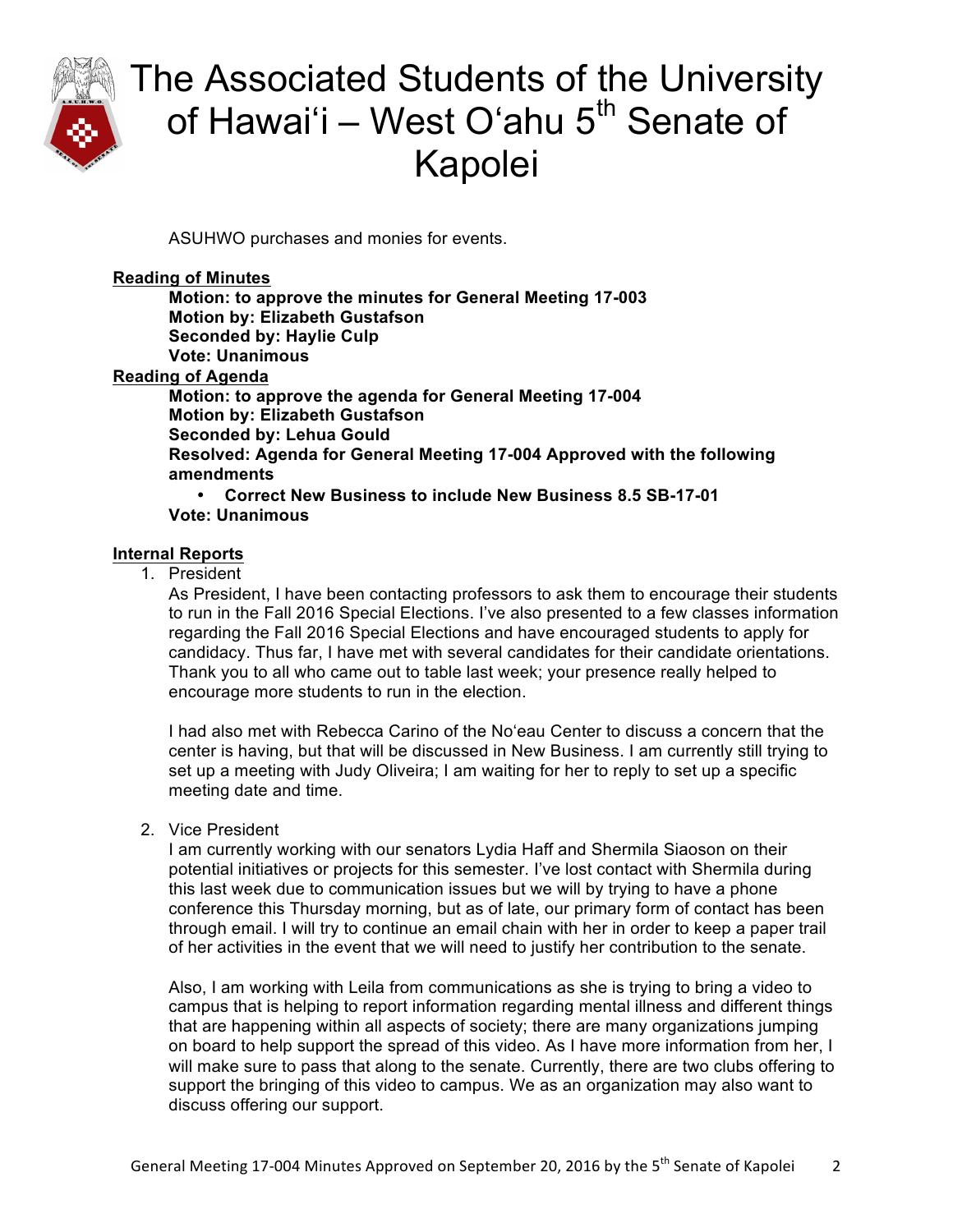

### 3. Secretary

I have been trying to keep up with checking our asuhwo@hawaii.edu email and through this email I have touched base with two students who are interested in running in the Fall 2016 Special Elections. One student asked for a detailed job description for a senator position and the other student is interested in running for our Caucus Representative position and was unable to find an application online. Therefore, I will revisit our website and make sure that all applications are easily accessible.

### 4. Treasurer

I will be emailing James Cromwell, inquiring for the final number of our student population for this fall semester in order to produce a more accurate budget.

I have emailed Kevin Nishida in efforts to set up a monthly meeting with him, as we had discussed, in order to keep ASUHWO informed with campus happenings.

I have also spoken with Kay and we do have permission to order supplies from Amazon. We just need to make sure to send her the order link and fill out a form in order to justify the purchase.

### 5. Advisors

a. Student Life Coordinator

Club Rush is two days, Wednesday and Thursday, 11:00a.m. – 2:00p.m, in the courtyard. If you folks are able to assist with set up at 8:00a.m. and break down at 2:00p.m., we would definitely appreciate the help. We will be giving away free food on both days; noodles on Wednesday and lumpia on Thursday.

Next week, we are doing the RESPECT campaign in order to raise awareness of sexual violence prevention. It is a UH system wide event to promote zero tolerance of sexual violence throughout the system. We will be asking students questions and upon providing us with the correct answer, we will be giving away free shirts and different swag items as prizes.

The following week we will be having our E Ola Kakou event, which promotes health and wellness. I've sent an email to all of you folks to request for assistance on Monday the 19<sup>th</sup> and Tuesday the  $20<sup>th</sup>$ , as we will be looking for volunteers to give free hugs during the event. Free hugs are a form of comfort, understanding, and rejuvenating medicine so we encourage all of you folks to come out and volunteer.

Wednesday, the  $21^{st}$ , will be our Health and Wellness Fair, therefore, if any of the groups you are affiliated with would like to participate, although I have yet to send out a sign-up email, there is that opportunity; the event will take place from 11:00a.m. – 3p.m.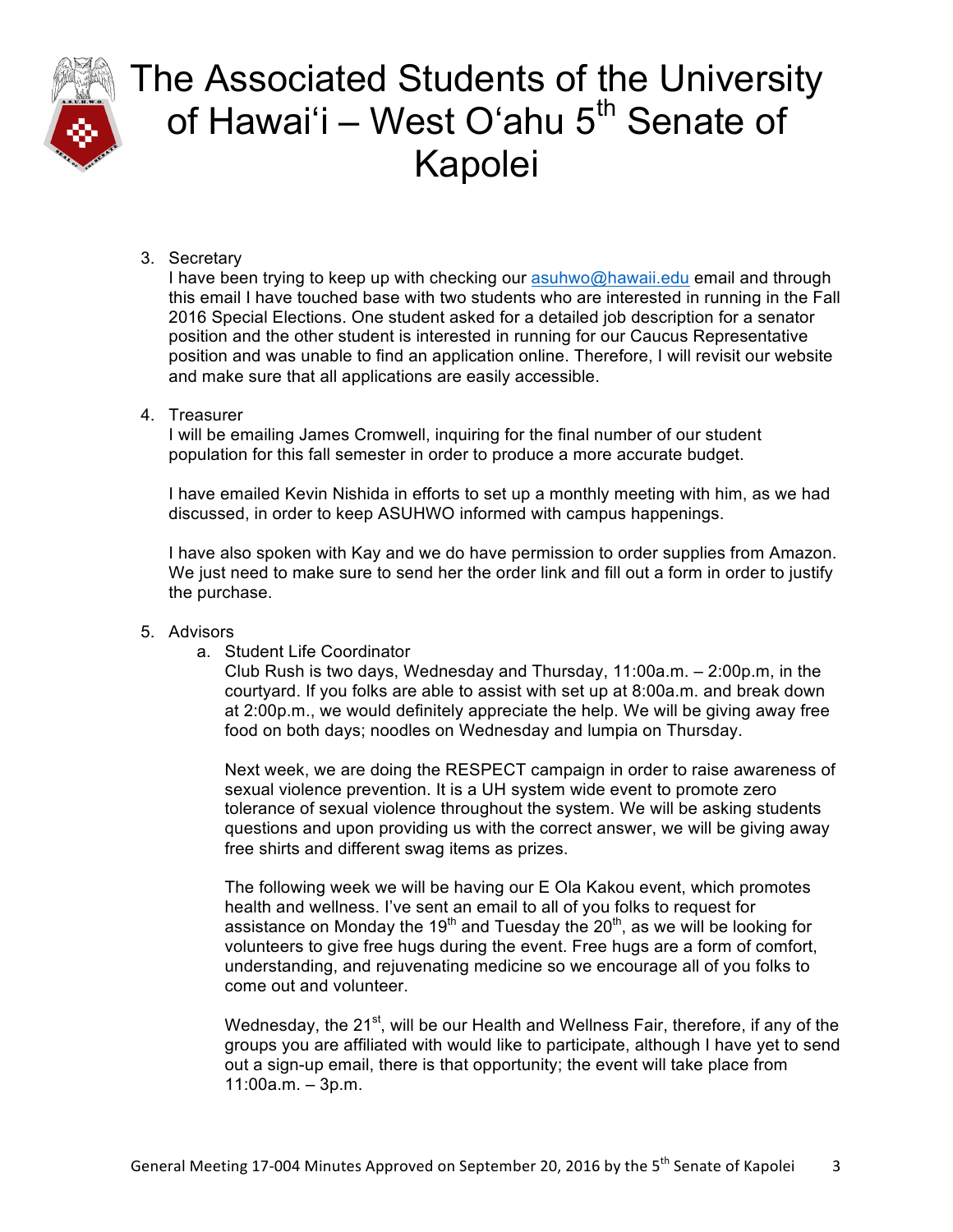

Lastly, while you folks as an organization have been given a time to meet with the Chancellor candidates this week, please make sure to encourage students to attend the 2:00p.m. open forum as all students, faculty, staff, as well as the community, are welcome.

I am also working on the RISO renewal application for organizations that will need to renew their clubs this month in order to continue being recognized by the UHWO campus. In order to remain or become a recognized RISO, each organization must complete the online application process and make sure to complete all requirements specified on the application. In addition to application submission, group representatives and their advisor must attend a mandatory RISO orientation. Renewal of RISOs each year is mandatory so that updated information regarding resources accessible to RISOs and benefits of being a RISO may change each year; we want to make sure that all RISOs are kept up to date.

Fall Fest has been set for November  $3<sup>rd</sup>$ . We are looking for interested students to help along with the process so do let me know. The two leads of the event will be Caris Totolo and Aryana Salvea. If you folks would like to contribute to the planning process, do let me know and I can pass on the word.

- 6. Standing Committee Reports
	- a. Budget and Finance

We met this past Friday and conducted a first reading of SB-17-01.

b. Activities

Club Rush activities were sent out in an email and we will be passing out pamphlets, flyers, Special Elections applications, and be utilizing the giant Jenga game. If you haven't responded to her Doodle Poll yet, please make sure to do so as we will need everyone's availability in order to make sure that our booth will have coverage all day, especially between 11:00a.m. – 12:00a.m., as most of us will be attending the Chancellor search interview.

c. Legislative

No pieces of legislation have been designated to us. We have been looking through the Constitution and By-laws in hopes that when we meet as a committee, we will have identified points that may need to be amended.

- 7. Senators Report
	- a. Distance Learning Division Senator Hi Isaiah,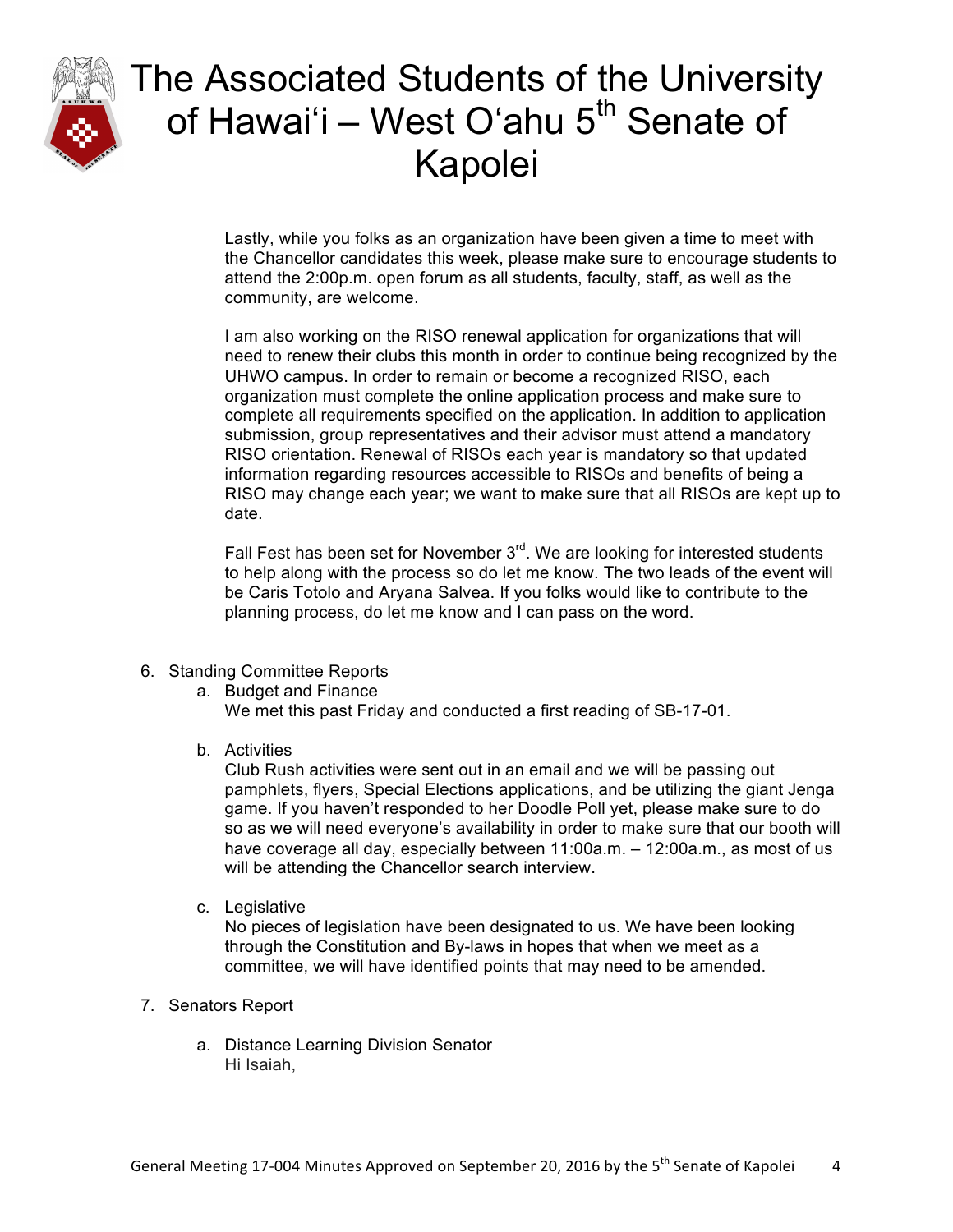

Thank you for the email. I was looking at your agendas and upcoming events and I really wish I can get involve since it has been so long since I became active with club volunteers or activities.

Anyways, I've been reaching Daniel via email and phone call and haven't heard from him. Also, It is a bit difficult reaching out with all distance students as I don't have any resources for that. I guess I will try and ask a bit help from the former UHWO liaison. Also, I started emailing other distance students in my classes to get feedback about their experiences with the program. Once I get enough comments, I will then formulate my advocacy.

Though I am thinking of finding a way to get all the distance students together. I do not know if this is possible, but I want to create a website that will connect all the students and address all their concerns such as book rentals, professor or course advices, and so on. Then this website will be available automatically to new and former students that are enrolled. Or creating a new tab in laulima like My Success or UHWO BUSA Division.

I am planning to buy a new laptop so hopefully I can use my Skype soon and invite distance students if they want to call me.

Thank you.

b. Education Division

I have spoken with a few education students that want to have a panel with the education department leaders to bring some issues to their attention. We discussed a specific constituency meeting before this so that they can list a few questions/grievances to send to panel members so that they are able to prepare. I do not want the directors to feel attacked, but feel it is important that we have these conversations with the faculty, and I want them to show up if we present this idea to them. Considering having a moderator if this is something that we are able to hold. I would greatly appreciate any advice from Rouel and the experienced senators/ASUHWO leaders.

- c. Sophomore Class Senator No New Reports.
- 8. Campus Committee Report
	- a. Communications Committee No New Reports.
	- b. Transportation Committee Ryan Perreira has sent an email including a list of dates for the Transportation Committee meetings for the rest of the semester. Isaiah will be serving on this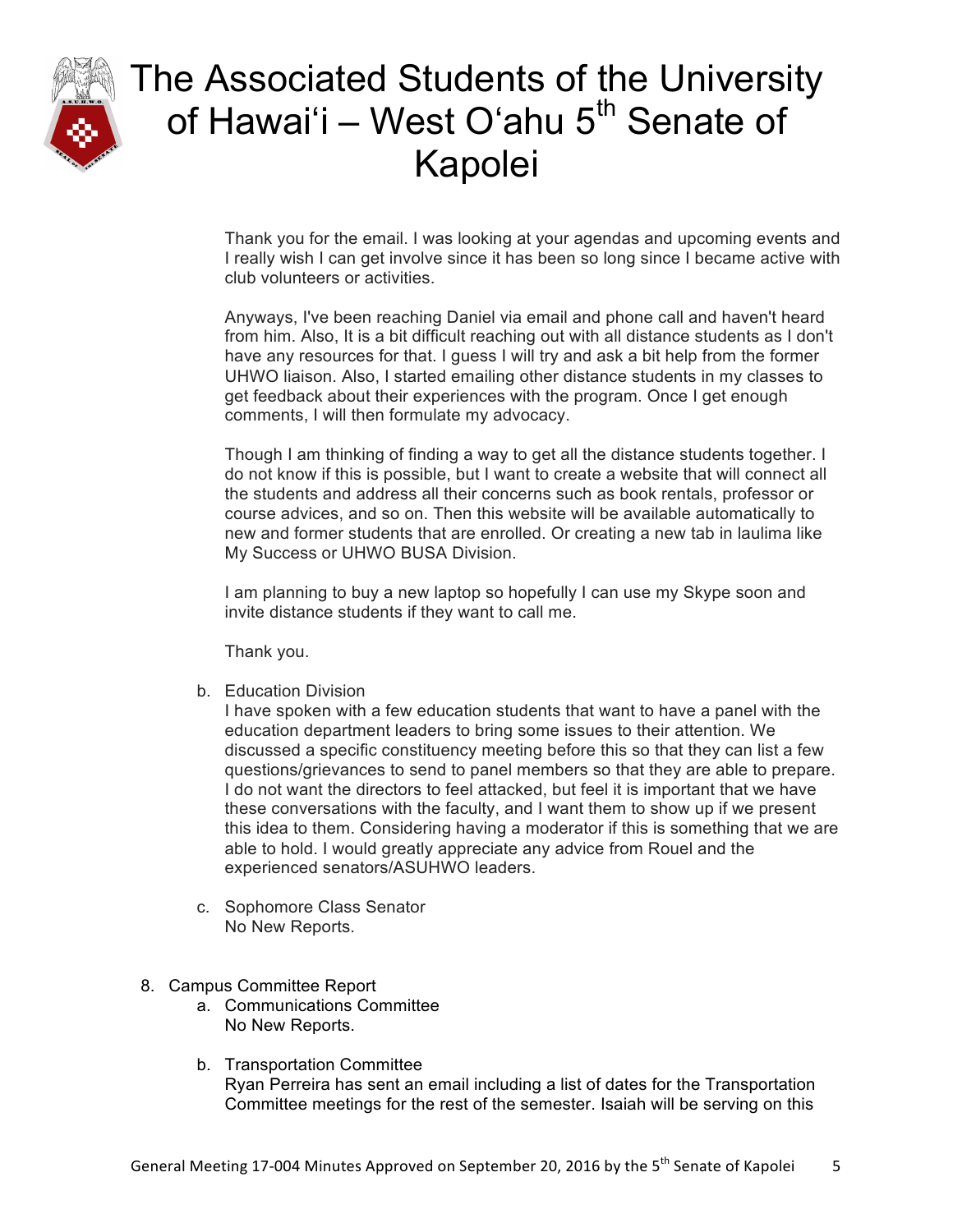

committee. ASUHWO has been designated by Ryan Perreira to find a student representative who is willing to serve on this committee. ASUHWO feels that it is necessary to investigate the policy for selecting student representatives for each committee, as we do not want to create potential conflicts of interest.

c. Technology Committee

Ryan Perreira has sent an email including a list of dates for the Technology Committee meetings for the rest of the semester. Lehua will be serving on this committee. Brad from IT is currently looking for one more student representative to serve on this committee.

d. Health Committee

Ryan Perreira has sent an email including a list of dates for the Health Committee meetings for the rest of the semester. Christielove will be serving on this committee.

By cause of lack of communication, the Health Committee has conducted its first meeting and per Ryan Perreira, Lehuanani Akau, and Rouel Velasco, the communication issue has been addressed and resolved.

Christielove: At this meeting, they were trying to approve the budget for the fiscal year 2016-2017 and the budget did seem reasonable. Students can look forward to having TB testing and free CPR training. The only concern I had regarding the budget was the Nurse's salary, which was \$100,000 for the whole year as she will be considered full time. Currently, the nurse Lehuanani does not have a contract and is only being paid hourly. This is a concern to me because many students have complained that the nurse is never in her office and is not seen around campus. Lehuanani claims that she is not always present, as she doesn't want to get paid for not providing a service. She says that she likes to work around campus but students do not see her. Their justification for budgeting the nurses salary this way is because she possesses a number of certifications but when asked, they could not provide documentation of these certifications. The Health Committee is trying to take this budget to the legislature and ensure that the nurse will be paid through the state rather than through student fees.

Therefore, I refused to vote on the budget.

I told Lehuanani that it might be beneficial if she attend one of our senate meetings. That way, we can look at the budget as a senate and ask questions that should be asked. I also informed her that she should post office hours on her door in order to better communicate her location with the students.

e. Strategic Planning Committee

They have sent out a Doodle Poll in efforts of setting a meeting but no meeting time has been finalized. In accordance to the Doodle Poll, it is likely that the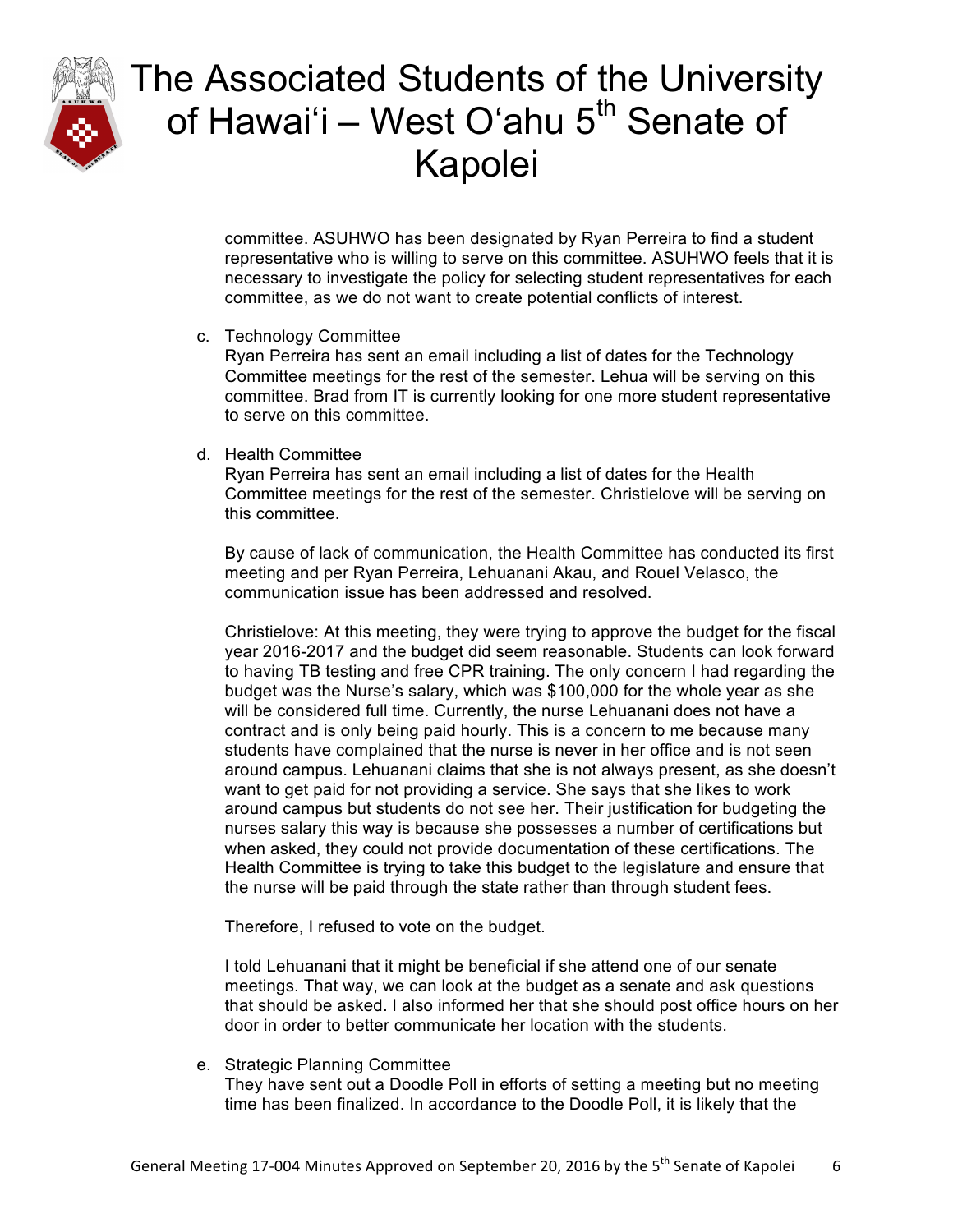

meeting could be set for September  $19<sup>th</sup>$ , from 9:00a.m. – 11:00a.m. Hopefully we will be able to confirm a meeting date soon. Lizzy and Haylie will be attending the Strategic Planning Committee meetings.

Also, they have assigned groups of members to different committees and currently, Lizzy and I are both on the Collaborations Committee. This committee works to investigate how UHWO is working with non-profits, outside organizations, and other external programs, institutions, and companies. We are also on another committee that investigates if UHWO is actually executing its strategic plan. We are working closely with Aunty Manu on this committee to discuss how we should go about institutionalizing the idea that we are an indigenous serving institution; it has become a much larger, ongoing discussion.

f. Chancellor's Search Committee

I will be meeting with the committee tomorrow to discuss the final plans and events that will be going on during each candidates visit, as the first candidate will be arriving on Thursday. I will update the senate as soon as that meeting ends with any updates that I can share.

Rouel: As a reminder, you folks get to set the tone of your discussion with the Chancellor candidate. This is your time to ask any questions you may have. This will be such an awesome experience for you folks, as the last senate did not have the same opportunity. Consider creating a blanket of questions that you will ask all three candidates, which will later allow you to compare and contrast all of the candidate's responses.

### **Unfinished Business**

1. Swear in Ceremony

We've previously discussed the possibility of having our Swear in Ceremony after our Fall 2016 Special Elections, after October  $4<sup>th</sup>$ , when we have ratified the election results. Discussion has also been had regarding having this ceremony during our Town Hall. That way, we'd be able to capitalize on the foot traffic and smoothly transition from Town Hall to Swear in Ceremony. Strategically, this would be a great way to increase attendance for this ceremony, as students will not need to go out of their way to attend another event. Currently, the Monthly Munchies event is scheduled to take place between October 11 – October 13, therefore, we may be able to piggy back our event on to this if all senate member schedules allow us to do so.

### 2. Fall Special Elections

Thank you to everyone for promoting our elections and encouraging students to run for various positions. We've received a good amount of applications and I will be emailing all candidates soon, asking that they schedule a mandatory orientation, during which I will be discussing with them their roles and responsibilities as a senator.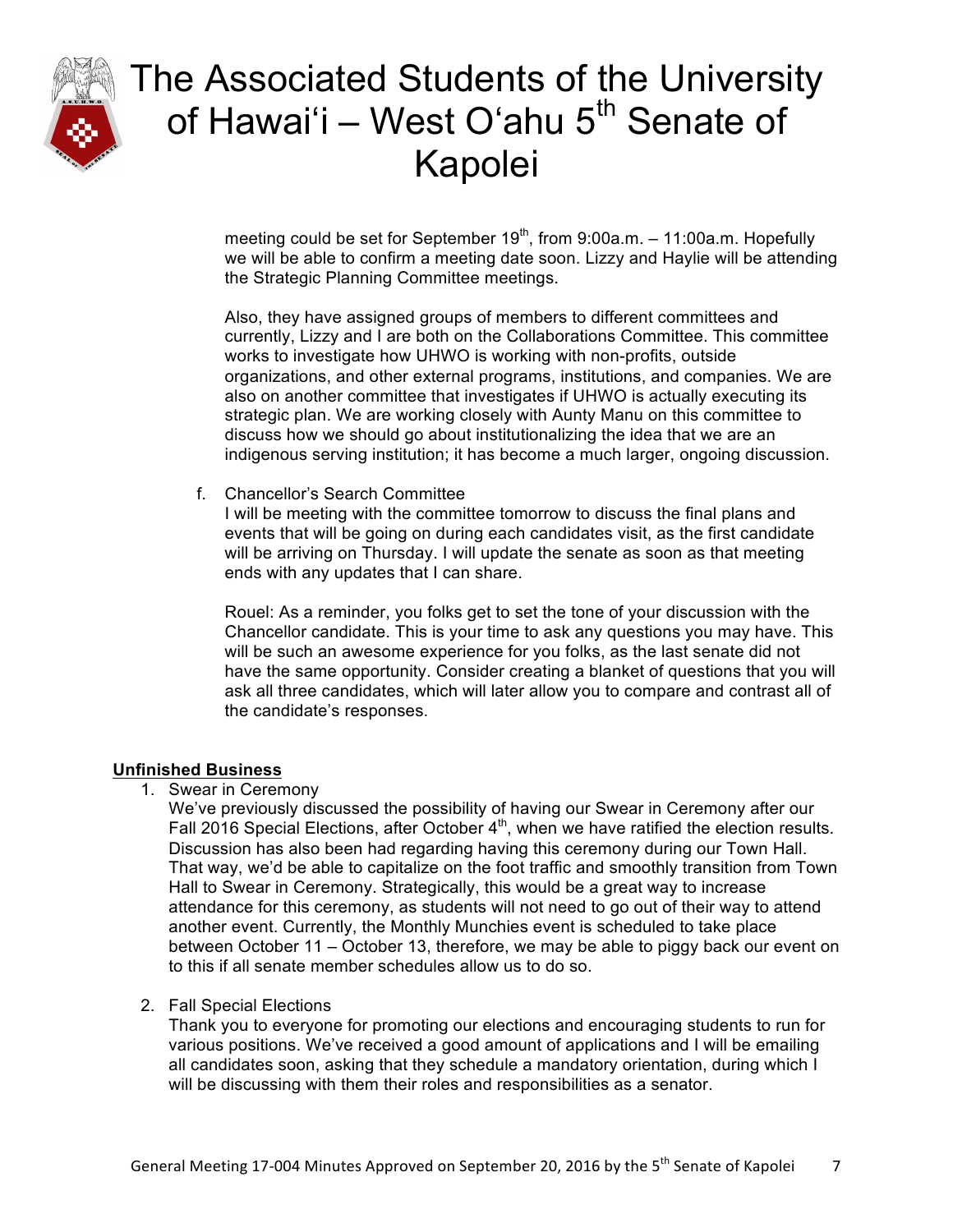

We will also need to prepare for elections week. We will need to create posters and signage, we have confirmed the use of voting booths, and we also plan on encouraging students to vote by offering pizza during this event. We are hoping by creating an event such as this we will be able to increase the number of students who participate in electing ASUHWO representatives.

Lastly, we will not be able to get Voter stickers from the Office of Elections because they do not have enough to hand out for the regular election. Therefore, Haylie has volunteered to purchase the stickers through Amazon and donate them to the Special Elections voting week.

3. Club Rush

Details for Club Rush have been discussed within the Activities Committee report.

4. ALA Aloha Girls State

I have made contact with them and have asked if they would be willing to send a representative to one of our general meetings and they have confirmed that they would, but we are still waiting on setting a date for that.

We will update as necessary.

5. Updating class signage

Most of the signage has been updated but some classrooms still do not have our photos up. If you do notice a room without our photos, please make note of that so that we can post signage. Haylie has contacted Melissa to ask for the proper form to submit so that she can create more professionalized signage for us to post in place of the printouts we have now.

### **New Business**

1. Town Hall

The idea of a Town Hall meeting is for all senators to contact their constituencies and we will be having a large constituency meeting, during which constituents can ask us questions and voice their issues and concerns. We will also be holding our Swear in Ceremony. I will begin working with the Activities Committee to reserve the appropriate equipment for this event once we solidify a date.

- 2. Meeting with Chancellor Candidates We will try to set up a time to meet to collaborate and create our blanket list of questions that we will be asking all three candidates. Isaiah, Christielove, and Haylie will be present at all three candidate meetings. I am also waiting on Lydia to see if she will be attending any of the meetings.
- 3. Appointment for Caucus Representative I've received an application for Caucus Representative from Joyleanne Santos. I'd like to give her a few minutes to share with us reasons as to why she is interested in applying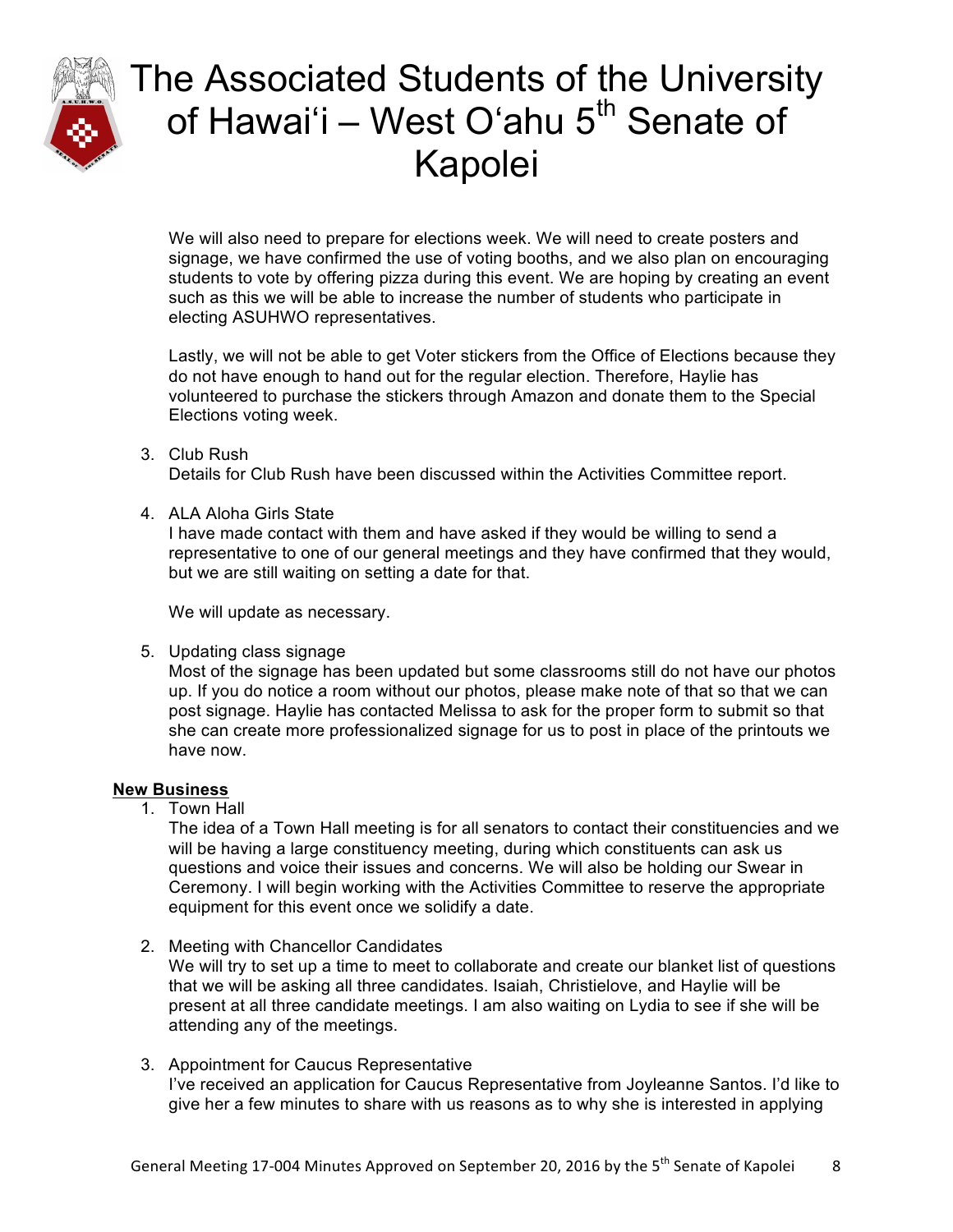

for this position.

Joyleanne Santos: I just graduated with a B.A. in Business Administration from UHWO and I am currently pursuing my certificate in Health Care Administration for this semester. I'd like to apply to be your Caucus Representative as I've always wanted to be involved in the decision making process and I feel that this is one way that I can contribute. I was previously the ASUHWO secretary for the past two years, have been a part of the ASUHWO student government for the past four years, and I've recently interned at the capital. With my experience, I feel that I have a lot of knowledge to contribute in terms of advocating for our students and representing the views of West Oʻahu at our student caucuses that are held once every month. I feel I write well, communicate well, and have a great amount of experience, therefore, I hope youʻll consider me to be your Caucus Representative.

Also, Iʻd like to make the senate aware that I am only planning on staying at UHWO for a semester, so it is great to hear that there are other students interested in the position.

4. Noʻeau Center Funding

I met with Noʻeau Center's Rebecca Carino and she wanted to discuss the funding of the center. They are interested in possibly having a student fee put up or some reallocation of fees because their concern is that they're serving a large number of the population of this campus through tutoring services and they do not have an operations budget. They are currently operating through Title III grants and other monies from CSOs. I explained to her that I would research the ways in which other RISOs attain funding but that this would be an ongoing discussion that may take some time to be resolved. We do need to conduct more research and analyze the data they've provided in order to progress towards finding funding for the Center.

Rouel: As this is an institution issues, I would advise that you direct this discussion to the VCSA and VCAA as this involves both faculty and students, falling under these jurisdictions. We should not look into creating a new student fee until all other potential resources have been explored. We should create an ADHOC committee to continue investigating this situation.

Also, do not be alarmed as there is also talk of creating an intramurals fee.

Isaiah: We are creating a Noʻeau Center Funding ADHOC Committee.

### **Point of Personal Privilege Request:**

5 minute break

### **Resuming of Meeting @ 4:07p.m.**

5. SB-17-01

The Budget and Finance Committee now brings SB-17-01 to the Senate for second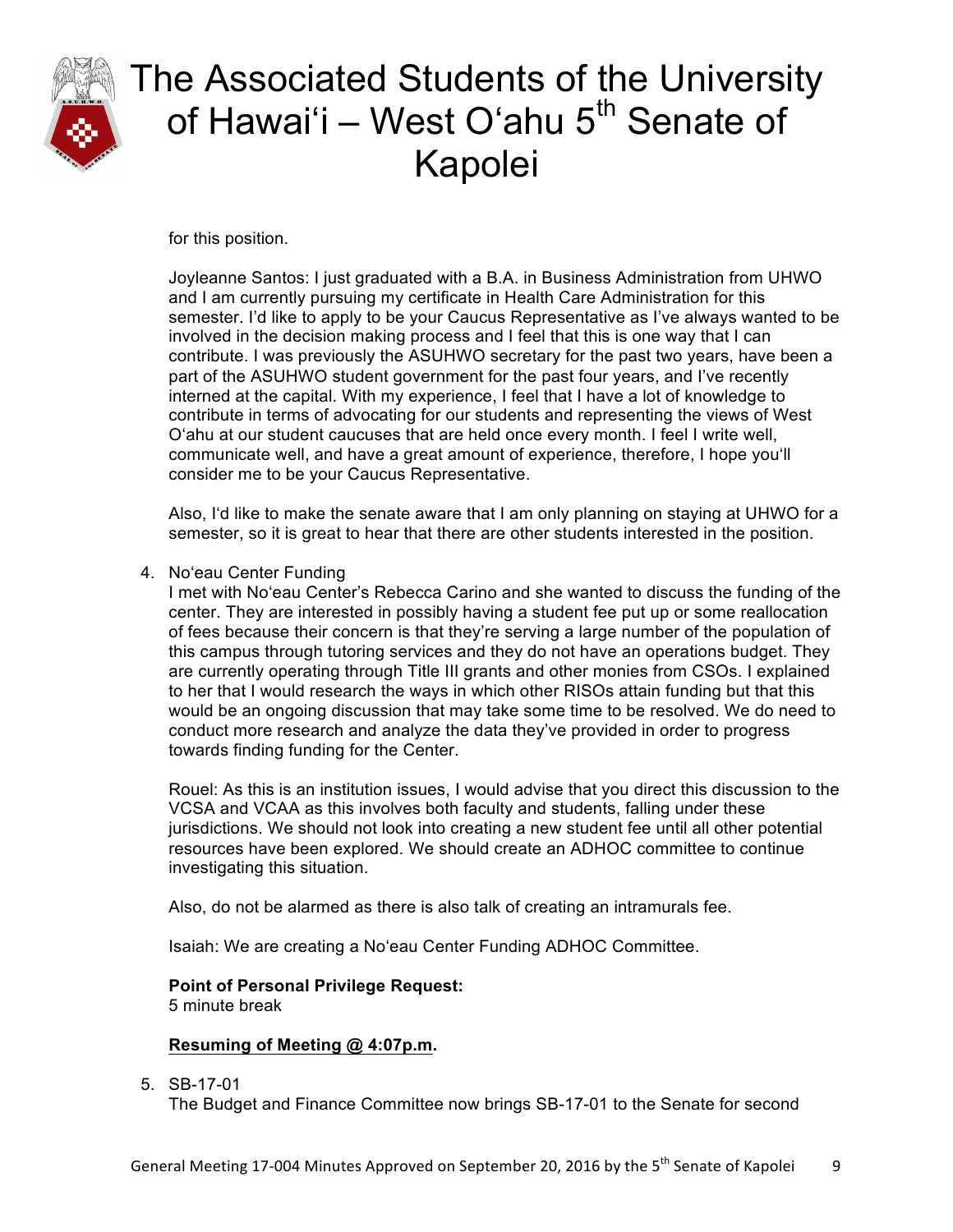

reading.

Christielove: For how many days will this event take place? Isaiah: Two days Christielove: So all of these monies would be used for those two days? Isaiah: Yes Christielove: Would you all say this is a fair amount of monies? What times will we tabling? Will this be a time when students are all passing by? Isaiah: Yes. We will be ordering pizzas from Costco at \$10 per pizza and will be giving out slices to those who vote during both days of the event. \$250 has been budgeted as a cushion amount in case we need extra money for any reason. Tentatively, we are planning on tabling on Monday the  $26<sup>th</sup>$  and Tuesday the  $27<sup>th</sup>$ .

**Motion: to approve SB-17-01 Motion by: Lehua Gould Vote: Unanimous**

**Announcements and Open Forum**

**Meeting Adjournment at 4:26pm Motioned by: Lehua Gould Seconded by: Haylie Culp**